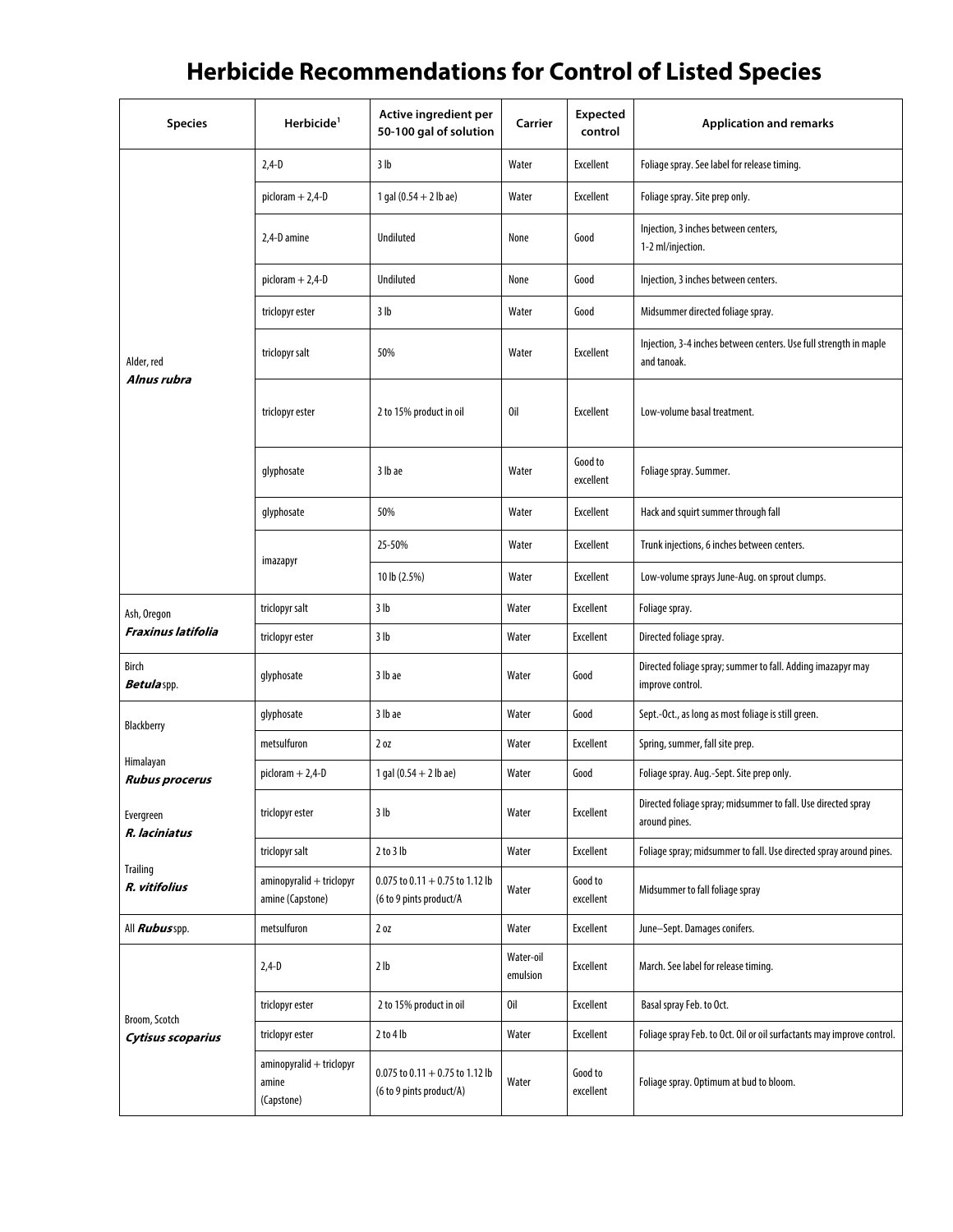| <b>Species</b>                          | Herbicide <sup>1</sup>                          | Active ingredient per<br>50-100 gal of solution              | Carrier | <b>Expected</b><br>control | <b>Application and remarks</b>                               |
|-----------------------------------------|-------------------------------------------------|--------------------------------------------------------------|---------|----------------------------|--------------------------------------------------------------|
| Cascara, buckthorn<br>Rhamnus purshiana | glyphosate                                      | 3 to 4 lb ae                                                 | Water   | Good                       | Midsummer to late summer.                                    |
| Ceanothusspp.*                          | triclopyr ester                                 | 3 lb                                                         | Water   | Good to<br>excellent       | Midsummer directed foliage spray.                            |
| Mountain whitehorn<br>C. cordulatus     | imazapyr                                        | 1 <sub>lb</sub>                                              | Water   | Good to<br>excellent       | Midsummer directed foliage spray.                            |
| <b>Blue blossom</b><br>C. thyrsiflorus  | $2,4 - D$                                       | 2 <sub>lb</sub>                                              | Water   | Excellent                  | Foliage spray. See label for release timing.                 |
| Snowbrush                               | glyphosate                                      | 3 lb ae                                                      | Water   | Excellent                  | Sept., foliage spray. Deerbrush or Redstem only.             |
| C. velutinus<br>Deerbrush               | aminopyralid + triclopyr<br>amine<br>(Capstone) | 0.075 to $0.11 + 0.75$ to 1.12 lb<br>(6 to 9 pints product/A | Water   | Good                       | Foliage spray.                                               |
| C. integerrimus<br>Redstem              |                                                 |                                                              |         |                            |                                                              |
| C. sanguineus                           |                                                 |                                                              |         |                            |                                                              |
|                                         | $picloram + 2,4-D$                              | 1 gal (0.54 to 2 lb ae)                                      | Water   | Good to<br>excellent       | Foliage spray. Site prep only.                               |
| Cherry, bitter<br>Prunus emarginata     | glyphosate                                      | 3 lb ae                                                      | Water   | Excellent                  | Summer foliage spray. Imazapyr additions may improve control |
|                                         | triclopyr ester                                 | 2 to 15% product in oil                                      | 0il     | <b>Excellent</b>           | Basal spray.                                                 |
| Chokecherry                             | triclopyr ester                                 | undiluted                                                    | None    | Excellent                  | Thin-line basal bark treatment.                              |
| P. virginiana                           | metsulfuron                                     | 20z                                                          | Water   | <b>Excellent</b>           | June foliage spray.                                          |
|                                         | 2,4-D amine                                     | undiluted                                                    | None    | Excellent                  | Injection, stump treatment, or frill June-Aug.               |
|                                         | imazapyr                                        | 25-50%                                                       | Water   | Excellent                  | Injection or frill June-December                             |
|                                         | $pichorem + 2,4-D$                              | 1 gal $(0.54 + 2$ lb ae)                                     | Water   | Good                       | Foliage spray. Site prep only.                               |
|                                         | 2,4-D amine                                     | undiluted                                                    | None    | Good                       | Frill treatment.                                             |
| Chinquapin<br>Castanopsisspp.           |                                                 | 4 <sub>lb</sub>                                              | Water   | Excellent                  | Foliage spray. Directed spray.                               |
|                                         | triclopyr ester                                 | 2 to 15% product in oil                                      | 0il     | Excellent                  | Basal spray.                                                 |
|                                         | imazapyr                                        | 25-50%                                                       | Water   | Excellent                  | Injection or frill June-December                             |
| Coffeeberry                             | $2,4 - D$                                       | 4 lb                                                         | Water** | Poor                       | Directed foliage spray or site prep                          |
| Rhamnus californica                     | $pichctan + 2,4-D$                              | 1 gal $(0.54 + 2$ lb ae)                                     | Water   | Good                       | Foliage spray. Site prep only.                               |
| Cottonwood<br>Populus trichocarpa       | 2,4-D amine                                     | undiluted                                                    | None    | Good                       | Frill treatment or injection.                                |
|                                         | triclopyr ester                                 | 2 to 15% product in oil                                      | 0il     | Excellent                  | Basal spray.                                                 |
|                                         | glyphosate                                      | 3 lb ae                                                      | Water   | Excellent                  | Foliage spray, July-Aug. Not recommended in Idaho.           |
|                                         | metsulfuron                                     | 20Z                                                          | Water   | Excellent                  | Full foliar.                                                 |
| <b>Currant and Gooseberry</b>           | $2,4-D + p$ icloram                             | 1 gal                                                        | Water   | Good                       | Summer.                                                      |
| Ribesspp.                               | glyphosate                                      | 3 lb ae                                                      | Water   | Poor                       | Summer-fall.                                                 |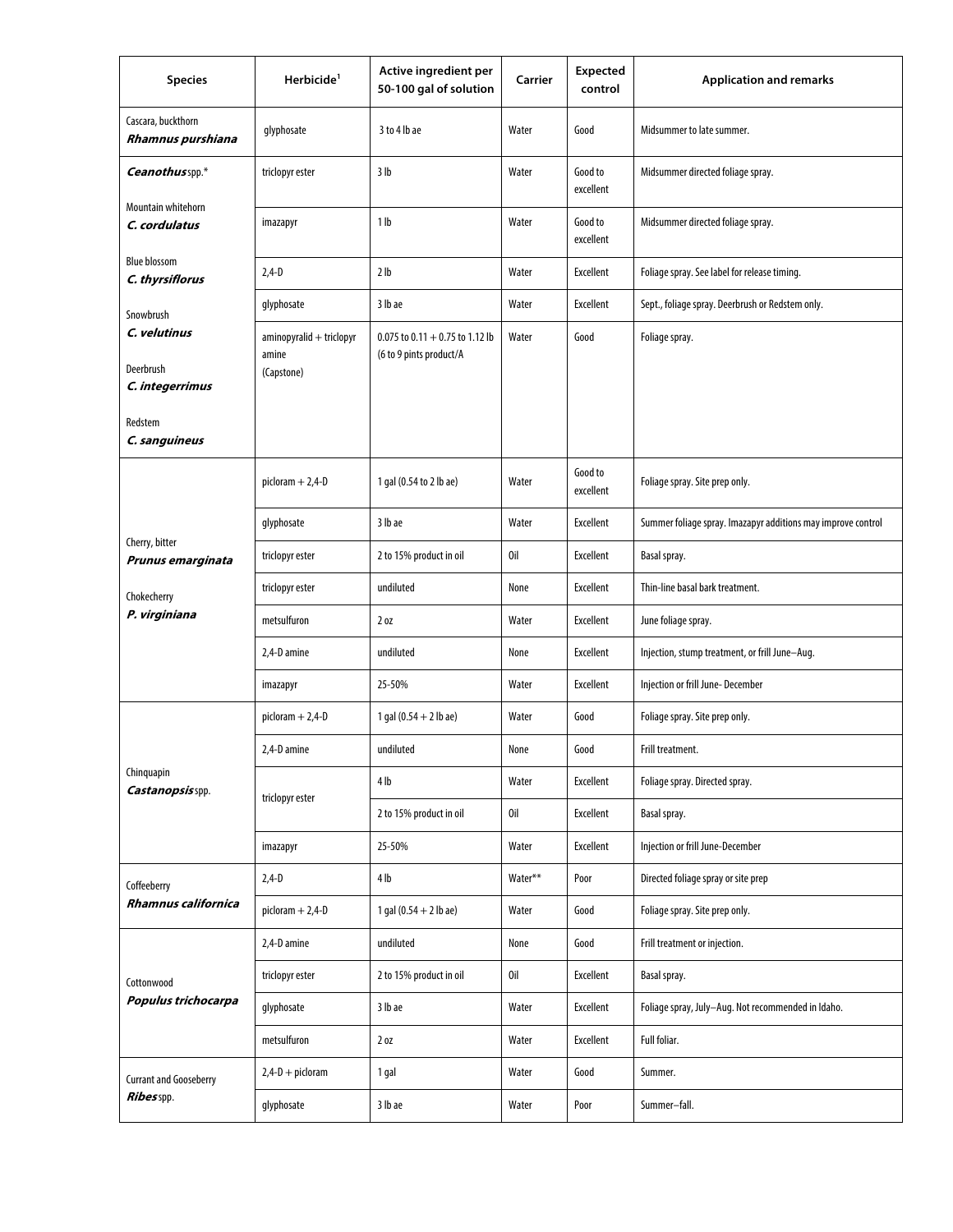| <b>Species</b>                              | Herbicide <sup>1</sup> | Active ingredient per<br>50-100 gal of solution | Carrier | Expected<br>control  | <b>Application and remarks</b>                                  |
|---------------------------------------------|------------------------|-------------------------------------------------|---------|----------------------|-----------------------------------------------------------------|
| Douglas-fir                                 | $picloram + 2,4-D$     | $2$ gal $(1.08 + 4$ lb ae)                      | Water   | Good                 | Roadside spray.                                                 |
|                                             | glyphosate             | 50%                                             | Water   | Excellent            | injection or frill, summer to winter.                           |
| Pseudotsuga<br>menziesii                    | picloram + 2,4-D       | undiluted                                       | None    | <b>Excellent</b>     | Injection (thinning) fall-winter.                               |
|                                             | metsulfuron            | 2.4 oz                                          | Water   | Poor to<br>excellent | Full foliage spray, spring to summer.                           |
|                                             | clopyralid             | 6 oz                                            | Water   | Excellent            | Foliage spray, summer-fall                                      |
| Elderberry, red                             | glyphosate             | 3 lb ae                                         | Water   | Excellent            | July-Sept.                                                      |
| Sambucus callicarpa                         | $pichram + 2,4-D$      | 1 gal $(0.54 + 2$ lb ae)                        | Water   | Excellent            | Foliage spray, summer.                                          |
|                                             | triclopyr ester        | 3 lb                                            | Water   | Excellent            | June-July.                                                      |
|                                             | $pichram + 2,4-D$      | 1 gal $(0.54 + 2)$                              | Water   | Excellent            | Foliage spray. Best on younger plants. Site prep only.          |
| Gorse<br><b>Ulex europaeus</b>              | triclopyr ester        | 4 to 8 lb ae                                    | Water   | Excellent            | Spring.                                                         |
|                                             | metsulfuron            | $2$ oz + surfactant                             | Water   | Excellent            | Spring.                                                         |
| Hazel<br>Corylus cornutavar.<br>californica | glyphosate             | 3 lb ae                                         | Water   | Excellent            | Late summer foliage spray. Adding imazapyr may improve control. |
|                                             | triclopyr ester        | 2 to 15% product in oil                         | 0il     | Excellent            | Basal spray.                                                    |
|                                             | 2,4-D ester            | 4 <sub>lb</sub>                                 | Water   | Good                 | Directed foliage spray/site prep, spring/summer.                |
|                                             | 2,4-D amine            | undiluted                                       | None    | Excellent            | Injection, 1-2 ml/inch of diameter                              |
| Madrone                                     | triclopyr ester        | $2$ to $3$ lb                                   | Water   | Fair                 | Midsummer directed foliage spray.                               |
| Arbutus menziesii                           |                        | 2 to 15% product in oil                         | 0il     | Excellent            | Basal spray.                                                    |
|                                             | imazapyr               | 25% strength                                    | Water   | Excellent            | Injection, 6-9 inches between centers.                          |
|                                             | glyphosate             | 50% to full strength                            | Water   | Excellent            | Cut stump/injection.                                            |
| Manzanita*                                  | triclopyr ester        | $2$ to $3$ lb                                   | Water   | Poor to fair         | Midsummer directed foliage spray. Not recommended in Idaho.     |
| Hairy<br>Arctostaphylos                     |                        | 2 to 15% product in oil                         | 0il     | Excellent            | <b>Basal spray</b>                                              |
| columbiana                                  |                        |                                                 |         |                      |                                                                 |
| Hoary<br>A. canescens                       |                        |                                                 |         |                      |                                                                 |
| Pine                                        |                        |                                                 |         |                      |                                                                 |
| A. parryana<br>Whiteleaf                    | $2,4 - D$              | 2 <sub>lb</sub>                                 | Water   | Good                 | Foliage spray. See label for release timing.                    |
| A. viscida                                  |                        |                                                 |         |                      |                                                                 |
| Greenleaf<br>A. patula                      |                        |                                                 |         |                      |                                                                 |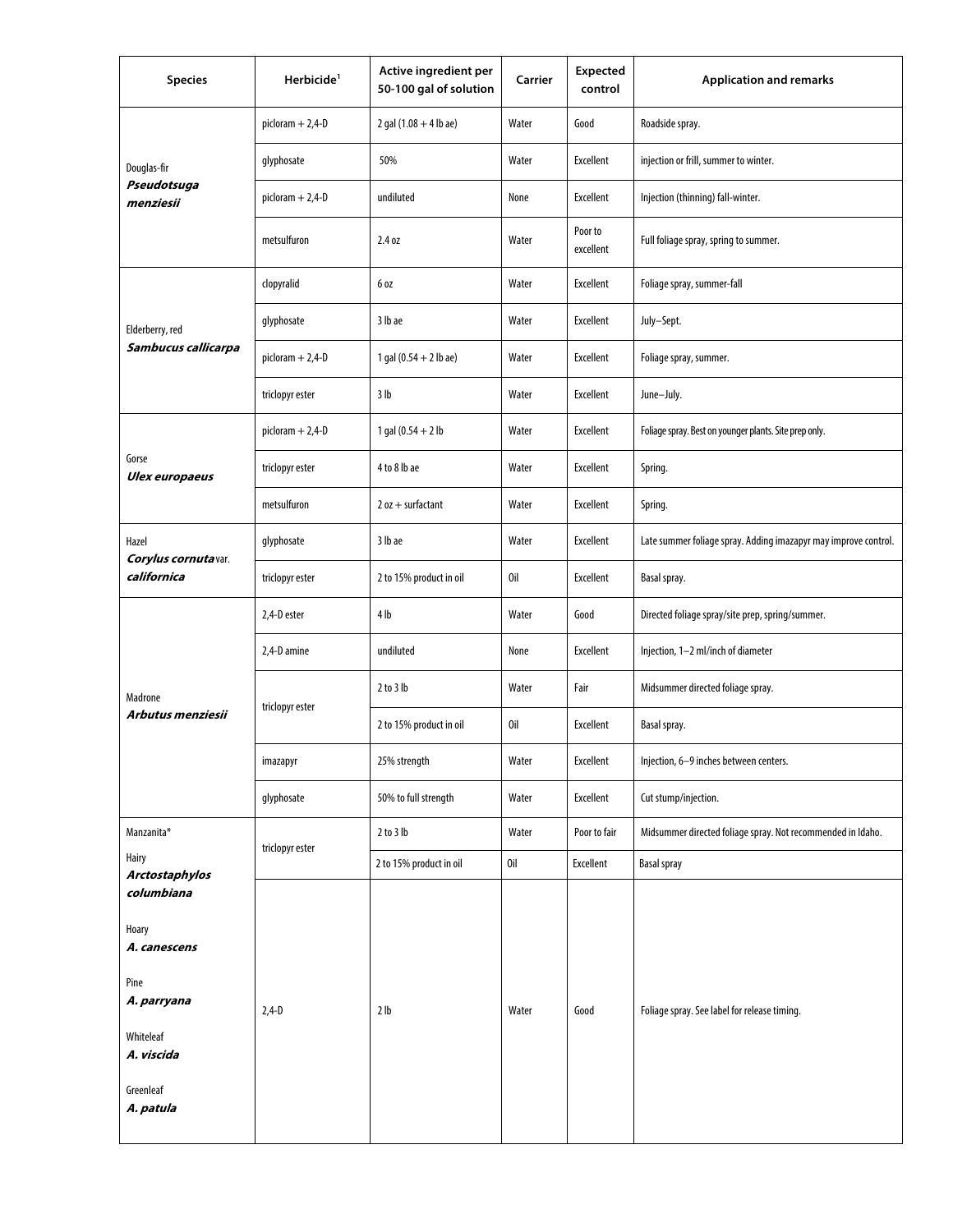| <b>Species</b>                                                                                  | Herbicide <sup>1</sup>    | Active ingredient per<br>50-100 gal of solution | Carrier  | <b>Expected</b><br>control | <b>Application and remarks</b>                                                    |
|-------------------------------------------------------------------------------------------------|---------------------------|-------------------------------------------------|----------|----------------------------|-----------------------------------------------------------------------------------|
| Howell's<br>A. hispidula                                                                        |                           |                                                 |          |                            |                                                                                   |
|                                                                                                 |                           |                                                 |          |                            |                                                                                   |
|                                                                                                 |                           |                                                 |          |                            |                                                                                   |
|                                                                                                 |                           |                                                 |          |                            |                                                                                   |
|                                                                                                 |                           |                                                 |          |                            |                                                                                   |
|                                                                                                 |                           |                                                 |          |                            |                                                                                   |
|                                                                                                 |                           |                                                 |          |                            |                                                                                   |
|                                                                                                 | imazapyr                  | 25% to 50%                                      | Water    | Excellent                  | Injection summer-fall.                                                            |
|                                                                                                 | $(4 \, lb/gal)$           | 10 lb (2.5%)                                    | Water    | Excellent                  | Foliage spray on sprout clumps. Very low volume.                                  |
| Maple*                                                                                          | triclopyr salt            | undiluted to 50%                                | Water    | Excellent                  | Injection, half-strength for trees less than 12 inches or for stump<br>treatment. |
| Bigleaf                                                                                         | triclopyr ester           | 4 <sub>lb</sub>                                 | Water    | Fair                       | Foliage spray of sprout clumps. Not for conifer release.                          |
| Acer macrophyllum                                                                               |                           | 2 to 15% product in oil                         | 0il      | Good to<br>excellent       | Basal treatment.                                                                  |
| Vine<br>A. circinatum                                                                           | triclopyr ester           | undiluted to 50%                                | None/Oil | Good to<br>excellent       | Thin-line basal bark treatment.                                                   |
| <b>Rocky Mountain</b><br>A. glabrum                                                             |                           | 30% strength                                    | 0il      | Good to<br>excellent       | Low-volume basal bark treatment.                                                  |
|                                                                                                 | $pidoram + 2,4-D$         | undiluted                                       | None     | Excellent                  | Frill, injection, or stump.                                                       |
|                                                                                                 | glyphosate                | 3 lb ae                                         | Water    | Good                       | Foliage spray, late summer.                                                       |
|                                                                                                 | $pichorem + 2,4-D$        | 1 gal $(0.54 + 2$ lb ae)                        | Water    | Good                       | Foliage spray. Site prep only.                                                    |
| Ninebark<br>Physocarpus spp.                                                                    | glyphosate                | 3 lb ae                                         | Water    | Excellent                  | Summer and fall foliage spray                                                     |
|                                                                                                 | glyphosate                | 3 lb ae                                         | Water    | Excellent                  | Foliage spray.                                                                    |
| 0ak                                                                                             | $pichorem + 2,4-D$        | 1 gal $(0.54 + 2$ lb ae)                        | Water    | Excellent                  | Foliage spray. Site prep only.                                                    |
| Oregon<br>Quercus garryana<br>California black<br>Q. kelloggii<br>Canyon live<br>Q. chrysolepis | 2,4-D amine or glyphosate | undiluted                                       | None     | Excellent                  | Frill; good on all oaks.                                                          |
|                                                                                                 | triclopyr ester           | $2$ to $3$ lb                                   | Water    | Good                       | Directed foliage spray. Good on all oaks.                                         |
|                                                                                                 |                           | 2 to 15%                                        | 0il      | Excellent                  | Basal treatment. Good on all oaks.                                                |
|                                                                                                 | imazapyr                  | 25% strength                                    | Water    | Excellent                  | Cut surface or injection, 6 inches between centers.                               |
|                                                                                                 | metsulfuron               | 20Z                                             | Water    | Excellent                  | Full foliar.                                                                      |
|                                                                                                 | $2,4-D$                   | 24 lb                                           | Water**  | Good                       | Directed foliage spray or site prep, May-July. May be necessary to<br>re-treat.   |
| Ocean spray<br><b>Holodiscus disclor</b>                                                        | glyphosate                | 3 lb ae                                         | Water    | Good                       | Summer to fall foliage spray. Adding imazapyr may improve<br>control.             |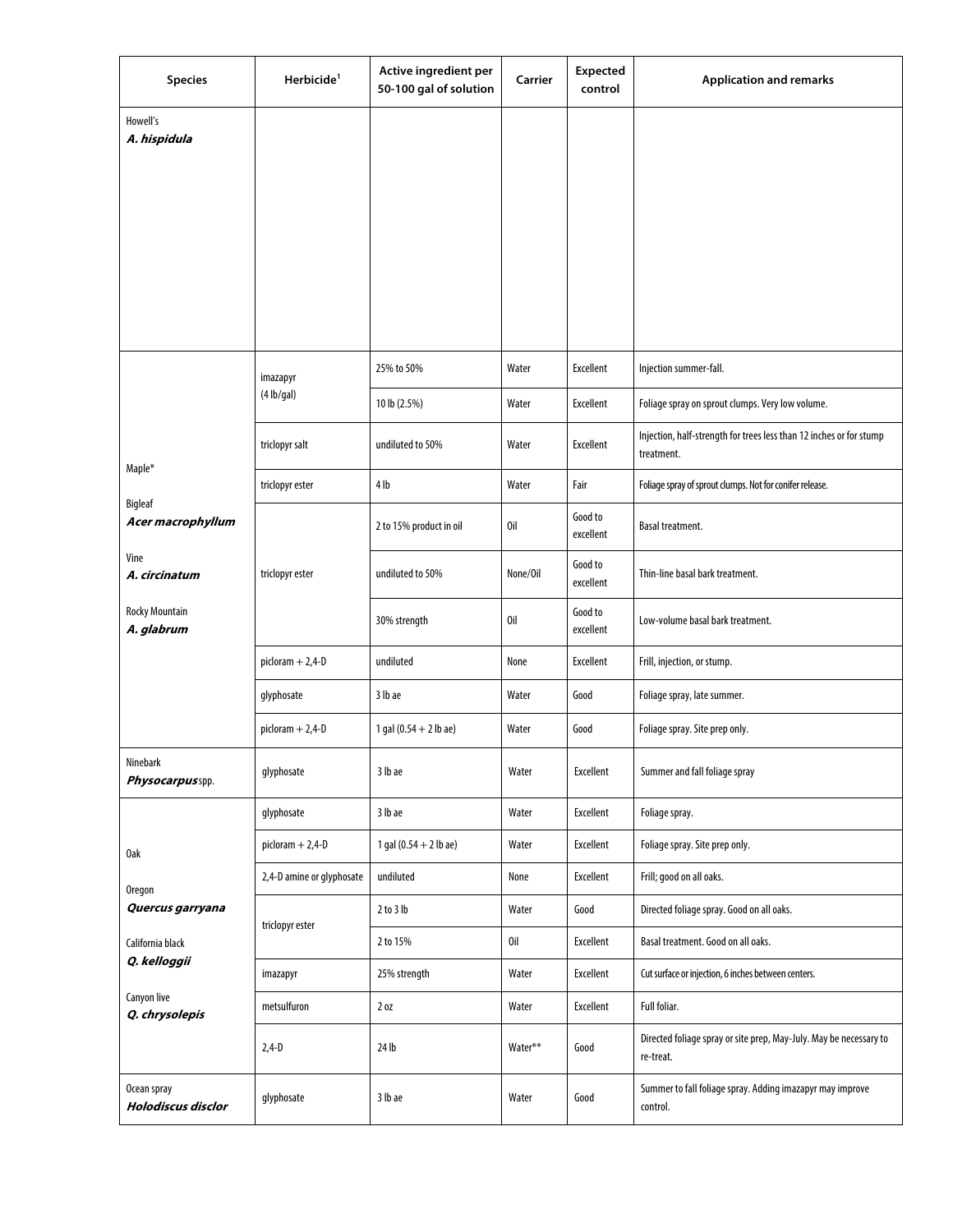| <b>Species</b>                              | Herbicide <sup>1</sup>                          | Active ingredient per<br>50-100 gal of solution              | Carrier   | Expected<br>control  | <b>Application and remarks</b>                                                                        |
|---------------------------------------------|-------------------------------------------------|--------------------------------------------------------------|-----------|----------------------|-------------------------------------------------------------------------------------------------------|
| Pine                                        | triclopyr salt                                  | $3 lb -$                                                     | None      | Good                 | Injection; one cut per 3-inch circumference. May-Sept.                                                |
| Lodgepole                                   | metsulfuron                                     | $0.6$ oz $+$ silicon surfactant                              | Water     | Good                 | Spring, after budbreak.                                                                               |
| Pinus contorta<br>Ponderosa<br>P. ponderosa | triclopyr ester or 2,4-D<br>ester               | 4 lb                                                         | Water/Oil | Excellent            | Foliage spray April-June.                                                                             |
|                                             | triclopyr ester                                 | $2$ to $3$ lb                                                | Water     | Good to<br>excellent | Directed foliage spray. Spring application best.                                                      |
|                                             | glyphosate                                      | 6 lb ae                                                      | Water     | <b>Excellent</b>     | Foliage spray July-Aug. (before color).                                                               |
| Poison-oak                                  | $2,4 - D$                                       | 4 <sub>lb</sub>                                              | Water     | Fair to poor         | Directed foliage spray or site prep. Re-treat sprouts.                                                |
| <b>Toxicodendron</b>                        | $picloram + 2,4-D$                              | 1 gal $(0.54 + 2$ lb ae)                                     | Water     | Fair                 | Foliage spray. Site prep only.                                                                        |
| diversilobum                                | imazapyr                                        | 4 <sub>lb</sub>                                              | Water     | Excellent            | Directed spray in summer. Over application can injure nearby trees<br>and plants through root uptake. |
|                                             | aminopyralid + triclopyr<br>amine<br>(Capstone) | 0.075 to $0.11 + 0.75$ to 1.12 lb<br>(6 to 9 pints product/A | Water     | Good                 | Foliage spray. Spring application best.                                                               |
| Rhododendron                                | imazapyr                                        | 10 lb (2.5%)                                                 | water     | good                 | Directed Summer foliage spray                                                                         |
| R. macrophyllum                             | triclopyr ester                                 | 4 lb                                                         | Water/Oil | Fair to good         | Spring foliage spray.                                                                                 |
|                                             | triclopyr ester                                 | 4 lb                                                         | Water     | Fair to good         | Summer foliage spray. Site prep only.                                                                 |
| Salal                                       | picloram                                        | 2 <sub>lb</sub>                                              | Water     | Good                 | Summer foliage spray. Site prep only.                                                                 |
| Gaultheria shallon                          | $picloram + 2,4-D$                              | 1 gal $(0.54 + 2$ lb ae)                                     | Water     | Fair                 | Foliage spray. Site prep only.                                                                        |
|                                             | imazapyr                                        | 10 lb (2.5%)                                                 | Water     | Good                 | Low volume.                                                                                           |
|                                             | glyphosate                                      | 3 lb ae                                                      | Water     | Excellent            | July-Sept.; Sept. only for release.                                                                   |
| Salmonberry<br><b>Rubus spectabilis</b>     | metsulfuron                                     | 1 <sub>0Z</sub>                                              | Water     | Excellent            | June-July. Injures conifers.                                                                          |
|                                             | sulfometuron                                    | 1.5 to 3 oz                                                  | Water     | Good                 | April-May.                                                                                            |
| Serviceberry <i>Amelanchier</i><br>spp.     | $2,4 - D$                                       | 2 <sub>lb</sub>                                              | Water**   | Poor to fair         | Foliage spray. Several treatments required. See label for release<br>timing.                          |
|                                             | glyphosate                                      | 3 lb ae                                                      | Water     | Good                 | Summer-fall.                                                                                          |
|                                             | triclopyr ester                                 | $2$ to $3$ lb                                                | Water     | Good                 | Directed foliage spray.                                                                               |
| Snowberry<br>Symphoricarpos<br>albus        | glyphosate                                      | 4 lb ae                                                      | Water     | Good                 | Foliage spray July-Sept. Not recommended in Idaho.                                                    |
|                                             | metsulfuron                                     | 20Z                                                          | Water     | Excellent            | Full foliar.                                                                                          |
|                                             | triclopyr ester                                 | $2$ to $3$ lb                                                | Water     | Fair                 | Foliage spray.                                                                                        |
| Sweetbriar rose<br>Rosa eglanteria          | $pichorem + 2,4-D$                              | 1 gal $(0.5 + 2$ lb ae)                                      | Water     | Good                 | Good initial kill, some re-treatment on sprouts. Site prep only.                                      |
|                                             | triclopyr ester                                 | $2$ to $3$ lb                                                | Water     | Good                 | Directed foliage spray.                                                                               |
|                                             | glyphosate                                      | 3 lb ae                                                      | Water     | Good                 | Directed foliage spray.                                                                               |